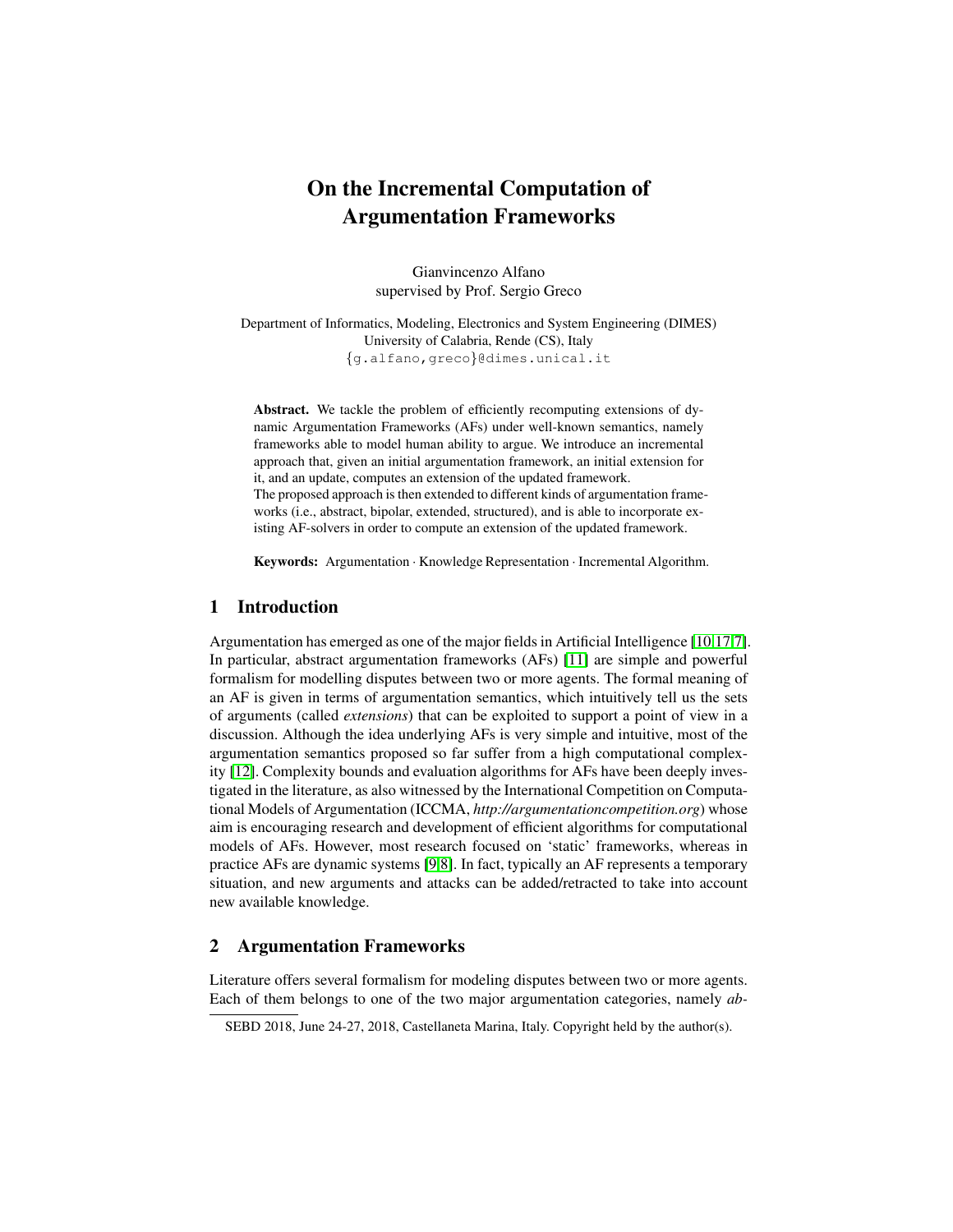<span id="page-1-3"></span>

<span id="page-1-2"></span><span id="page-1-1"></span><span id="page-1-0"></span>*stract*, where arguments are abstract entities (i.e., words, phrases, etc.) since we abstain on where it comes from, and *structured*, where the structure describing how an argument is built is also provided in the framework. Here we briefly introduce those frameworks over which we proposed an incremental technique for recomputing extensions after a change operation performed over the framework.

*Abstract Argumentation Frameworks.* An argument is an abstract entity whose role is entirely determined by its relationships with other arguments. We assume the existence of a set *Arg* of *arguments*. An AF is a pair  $\langle A, \Sigma \rangle$ , where  $A \subseteq Arg$  and  $\Sigma \subseteq A \times A$ is a binary relation over A whose elements are called *attacks*. Thus, an AF is a directed graph where nodes correspond to arguments and edges correspond to attacks. An argumentation semantics specifies the criteria for identifying a set of arguments that can be considered "reasonable" together, called *extension*. Some of the well-known semantics for abstract argumentation are *complete*, *preferred*, *stable*, *grounded* and *ideal*.

*Bipolar Abstract Argumentation Frameworks.* Bipolar argumentation frameworks (BAFs) extend Dung's argumentation frameworks to explicitly represent the notion of support between arguments, in addition to that of attack. An *abstract bipolar argumentation framework* (*BAF* for short) [\[6\]](#page-3-7) is a triple  $\langle A, \Sigma, \Pi \rangle$ , where  $\Pi \subseteq A \times A$  is a binary relation over A whose elements are called *supports*, and  $\Sigma \cap \Pi = \emptyset$ . Thus, a Dung's argumentation framework (AF) [\[11\]](#page-3-3) is a BAF of the form  $\langle A, \Sigma, \emptyset \rangle$ . A BAF can be viewed as a directed graph where each node corresponds to an argument and each edge in the graph corresponds to either an attacks( $\rightarrow$ ) or a support( $\Rightarrow$ ). An example is reported on Figure [3.](#page-1-0)

*Extended Abstract Argumentation Frameworks.* Extended argumentation frameworks (EAFs) extend Dung's argumentation frameworks (AFs) to represent a kind of defeasible attack in addition to the Dung's classical notion of attack.Consider the following arguments about weather forecast: argument x is "*The week-end will be dry in Rome since AccuWeather forecasts sunshine*", while argument y is "*The week-end will be wet in Rome since The Weather Channel forecasts rain*". These arguments attack each other, as they claim contradictory conclusions. One could be persuaded that AccuWeather is recognized to be more trustworthy than The Weather Channel, meaning that y *does not successfully attack* x. This kind of situations can be modelled in EAFs that incorporate *second-order attacks* (i.e., attacks to classical Dung's attacks) whose intuitive meaning is "deactivating" the attacked attack whenever the argument from which the secondorder attack originates is accepted. The resulting EAF is shown in Figure [4.](#page-1-1)

*Defeasible Logic Programming.* DeLP incorporates a defeasible argumentation formalism for the treatment of contradictory knowledge. A *dialectical process* is used for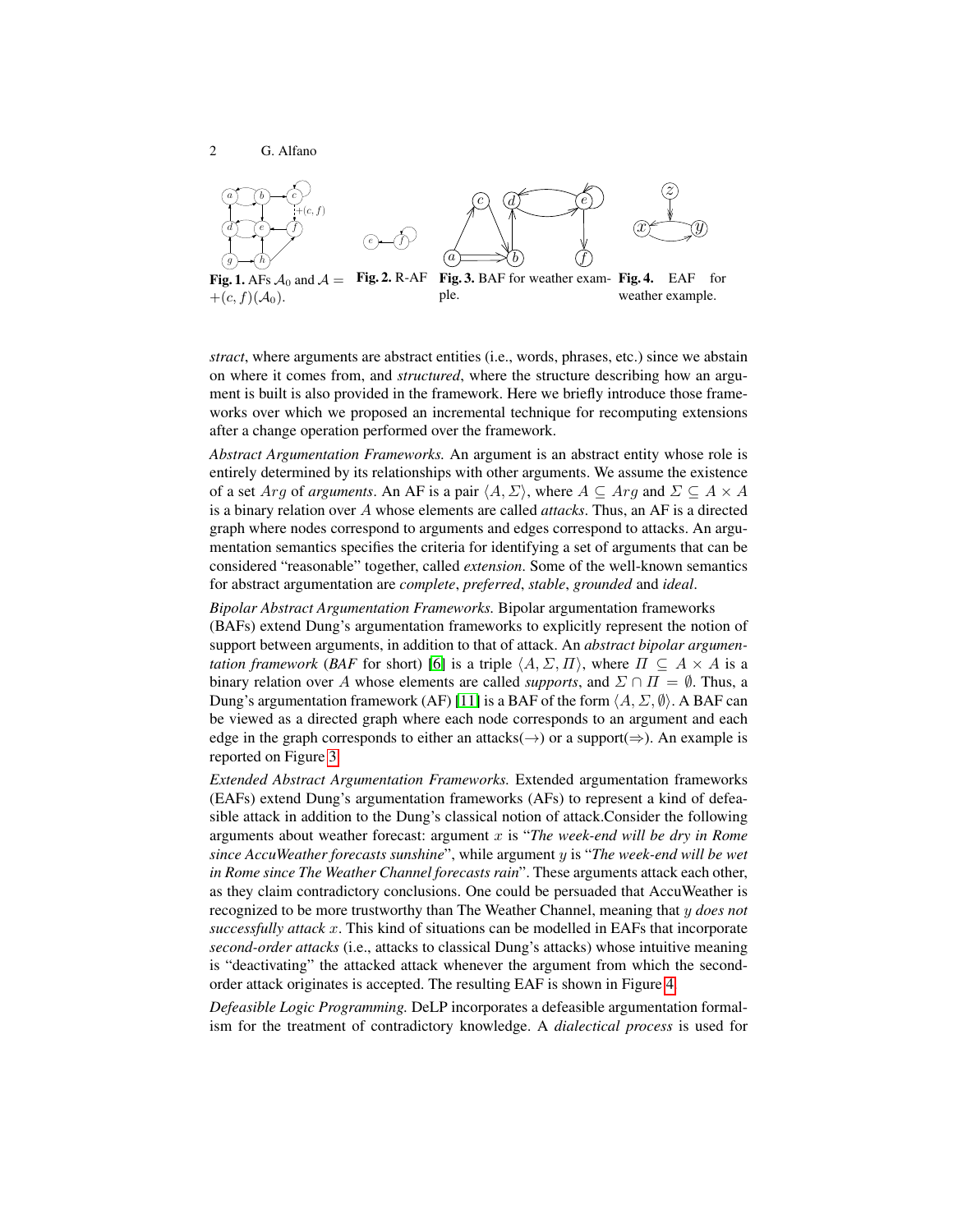deciding which information prevails as warranted. This dialectical process involves the construction and evaluation of arguments that either support or interfere with the query under analysis. A DeLP program  $\mathcal{P} = (\Pi, \Delta)$  is a set of *facts*, *strict rules* and *defeasible rules*. Intuitively, facts and strict rules represent non-defeasible information, while defeasible rules represent tentative information, that is, information that can be used if nothing could be posed against it. In a program  $P$ , we will distinguish the subset  $\Pi$  of facts and strict rules, and the subset  $\Delta$  of defeasible rules.

#### 3 Research Focus

Argumentation is an inherently dynamic process which springs accordingly argumentation frameworks that changes over time. Performing an update on an AF  $A_0$  means modifying it into an AF  $\mathcal A$  by adding or retracting arguments or attacks. We first proposed a technique for incrementally computing extensions of dynamic abstract argumentation frameworks (AFs): given an initial extension and a set of updates, our algorithm computes an extension of the updated AF under most popular argumentation semantics [\[13](#page-3-8)[,15](#page-3-9)[,14,](#page-3-10)[2\]](#page-3-11). The algorithm consists of the following three main steps: (*i*) identification of a (smaller) sub-AF, called *reduced* AF (R-AF for short), on the basis of the update and additional information provided by the initial extension (*ii*) using *any* non-incremental algorithm to compute an extension of the reduced AF; and (*iii*) getting the final extension by merging a portion of the initial extension with that computed for the reduced AF. To make an example, consider the AF reported on Figure [1,](#page-1-2) and consider the update operation  $u = +(c, f)$ . The reduced framework (the sub-AF affected by the change) consists of only arguments  $e$  and  $f$ , having as initial grounded extension  ${f, g}$ . The reduced AF is reported on Figure [2.](#page-1-3)

From an experimental analysis, the algorithm performs two orders of magnitude faster than the best solvers computing the semantics from scratch. This allowed us to extend the technique to cope with other different kinds of (abstract) argumentation frameworks. Particularly, in [\[1\]](#page-3-12) we applied this technique after that a bipolar argumentation framework is mapped into a Dung's equivalent one using additional meta-knowledge. Using the meta-argumentation approach, namely a procedure to convert a framework into a Dung's equivalent one, we envisage the possibility to apply the incremental technique to compute extensions over EAFs [\[3\]](#page-3-13) , where they are firstly mapped into an abstract equivalent one by adding pieces of knowledge (i.e., using meta-arguments and meta-attacks) useful to convert second-order attacks into 'classical' attacks.

Our current research is to identify similar approach for structured argumentation frameworks. A first attempt was proposed in [\[5\]](#page-3-14) where DeLP formalism is taken into account to model structured information, and updates consisting on adding a defeasible/strict rule. Although the workflow is similar to the algorithm for abstract frameworks, different problems arise when we deal with structured argumentation. One of the major problem is that arguments are not given as input, but they should be build according to the knowledge-base given. For this purpose we envisage the use of an hyper-graph which maps a DeLP-program, and using a particular notion of reachability on hyper-graphs we identify only those portion of the program which needs to be recomputed after that a rule is just added.